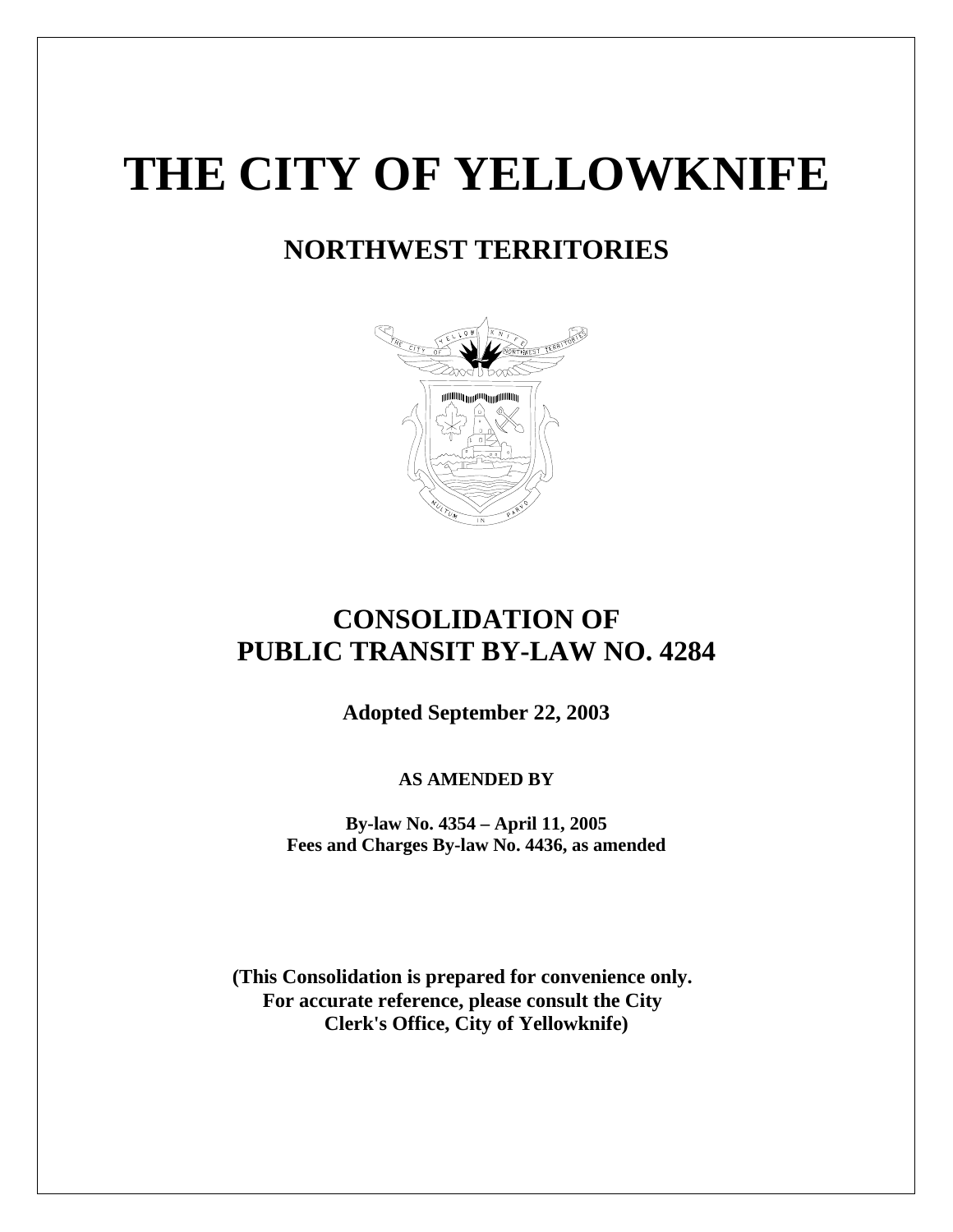### **CITY OF YELLOWKNIFE BY-LAW NO. 4284**

A BY-LAW of the Council of the Municipal Corporation of the City of Yellowknife in the Northwest Territories, to establish, operate and regulate the operation of a public transit system in the City of Yellowknife.

PURSUANT TO Section 114 of the *Cities, Towns, and Villages Act* of the Northwest Territories, R.S.N.W.T., 1988, C-8.

WHEREAS Section 114 of the *Cities, Towns and Villages Act* provides that "A Council may, by by-law,

- (a) establish and operate a public transit system; and
- (b) regulate the operation of a public transit system operated by other persons;"

NOW THEREFORE, THE COUNCIL OF THE MUNICIPAL CORPORATION OF THE CITY OF YELLOWKNIFE in the Northwest Territories in regular session duly assembled, hereby enacts as follows:

#### **SHORT TITLE**

1. This By-law may be cited as the Public Transit By-law.

#### **DEFINITIONS**

- 2. The following definitions shall apply to this By-law:
	- "Bus" means a bus that is authorized by the City for the use in the Public Transit System;
	- "City" means the City of Yellowknife;
	- "Council" means the Municipal Council of the City of Yellowknife;
	- "Peace Officer" includes a member of the Royal Canadian Mounted Police or a Municipal Enforcement Officer;
	- "Public Transit" the set of vehicles authorized by the City for the purpose of moving passengers within the City of Yellowknife and within a 24 km radius of the City Limits;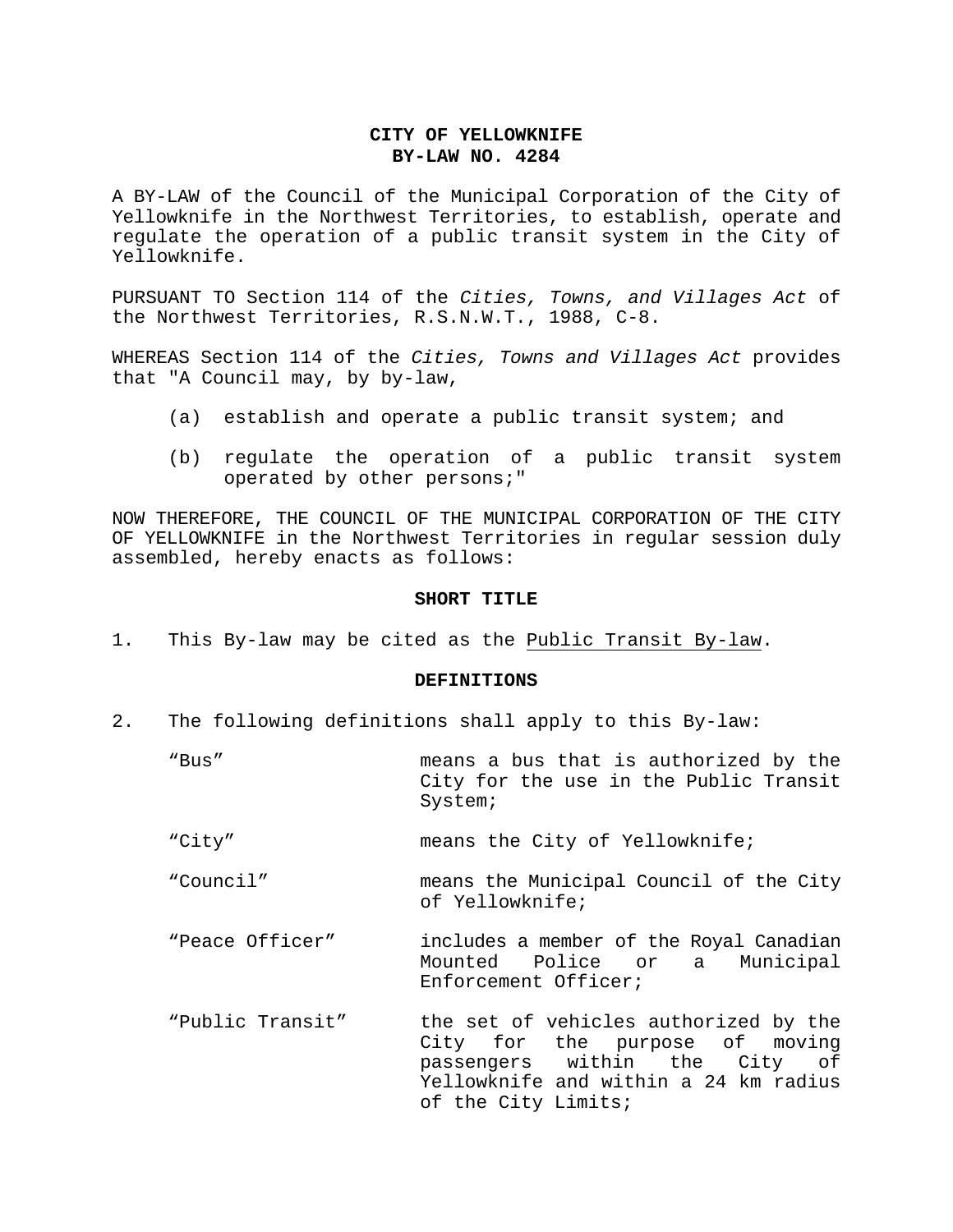- "Public Transit means any vehicle which is authorized Vehicle" by the City for the use of the passenger public within a 24 kilometer radius of City limits including, without restricting the generality of the foregoing, any public service vehicle, bus or vehicle operated by the City for the passenger public;
- "Transit Manager" means the Director of Public Works and Engineering, or his/her designate, of the City of Yellowknife, responsible for administering Yellowknife Transit;
- "Transit Property" means any building, structure, or material owned, leased, used or occupied by the City for Yellowknife Transit that is frequented by the public;
- "Transit Zone" means a place where passengers are received for transportation or delivered after transportation, marked by a Bus Zone sign and continuing 20 metres from the sign along the curb against the flow of traffic;
- "Yellowknife Transit" means the transit system authorized by the City of Yellowknife;

#### **FARES**

#### **Section 3 (a)**

### **as amended by By-law No. 4436 Feb 12/07**

- 3. (a) The fares to be charged within the City limits shall be in accordance with By-law No. 4436 or any successor bylaw.
	- (b) When boarding a Public Transit Vehicle, passengers shall produce the exact fare, pass or punch-pass. A person may pay a larger amount than the exact fare, but such a person may not be entitled to a refund for such overpayment;
	- (c) Any person who refuses to pay the fare when demanded by the operator of the Public Transit Vehicle and/or refuses to leave the Public Transit Vehicle when so requested shall be deemed to be in contravention of this By-law and thereby guilty of an offence under this By-law;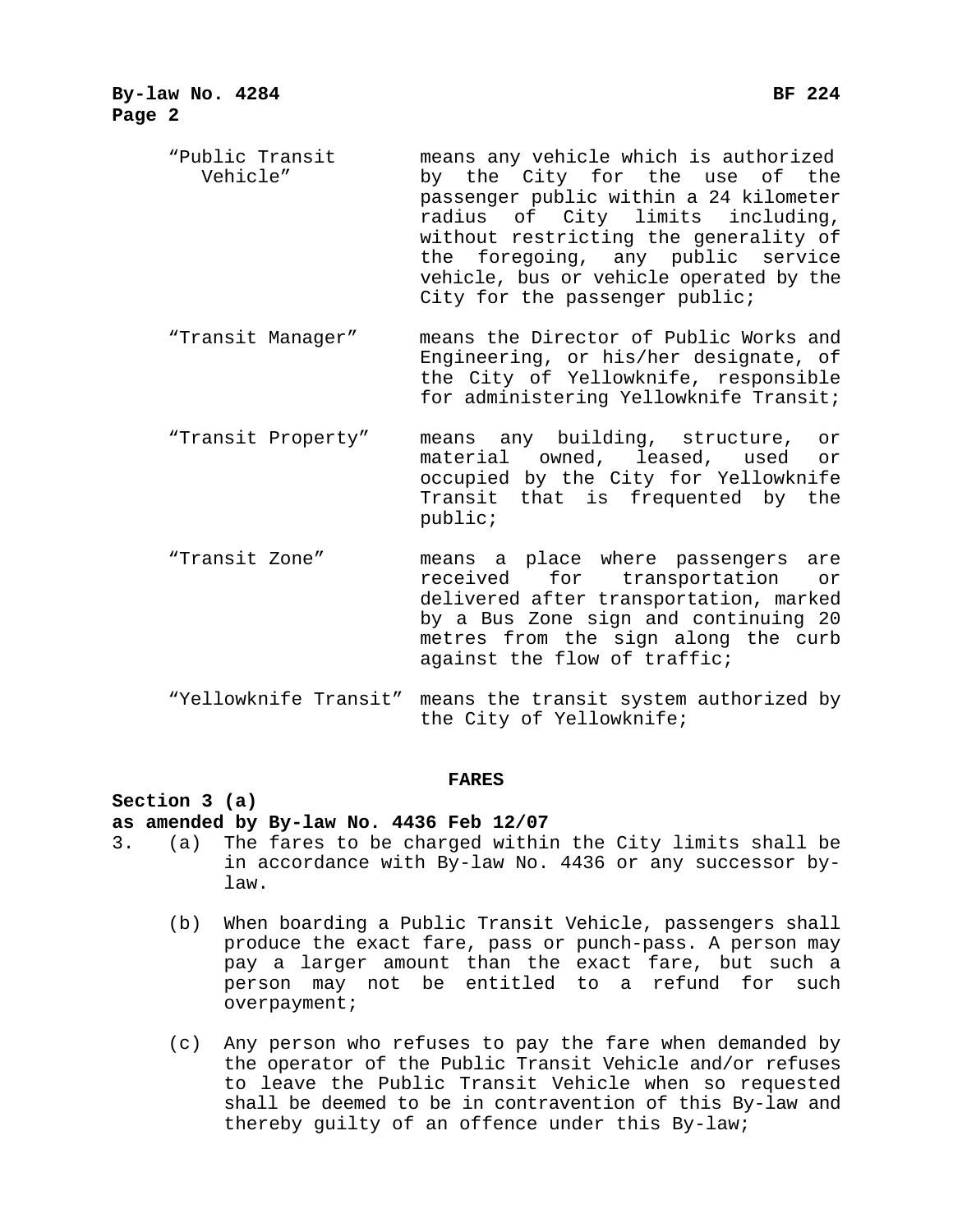(d) No person shall sell, exchange, barter or give away an unlimited pass to another person;

#### **CONDUCT**

- 4. No person shall, in or upon any Public Transit Vehicle or Transit Zone or any other property owned, occupied or operated by the City for the purpose of Yellowknife Transit:
	- (a) use profane, insulting or obscene language;
	- (b) smoke or carry a lighted cigar, cigarette or pipe, (prohibition indicated by signage);
	- (c) cause a fire by any means;
	- (d) behave in an indecent or offensive manner;
	- (e) litter;
	- (f) behave in a disorderly manner;
	- (g) administer or be in the possession of illegal drugs;
	- (h) fight;
	- (i) molest or willfully interfere with the comfort or convenience or any other person.
- 5. No person, other than the operator, shall listen to a radio, television, tape or disc player other than through headphones, on a Public Transit Vehicle or Transit Property.
- 6. No person shall play a musical instrument on a Public Transit Vehicle or Transit Property without being in possession of the consent in writing of the Transit Manager.
- 7. No person shall bring any animal, other than a guide dog or a small animal secured in an airline approved carrier (within the size restrictions of 'carry-on' baggage), in or upon any Public Transit Vehicle or Transit Property. No person bringing a guide dog shall permit the dog to occupy a seat or allow the dog to move about on the Public Transit Vehicle in an uncontrolled manner.
- 8. No person, other than the operator of a Public Transit Vehicle, shall consume any drink or food while on a Public Transit Vehicle, (prohibition indicated by signage).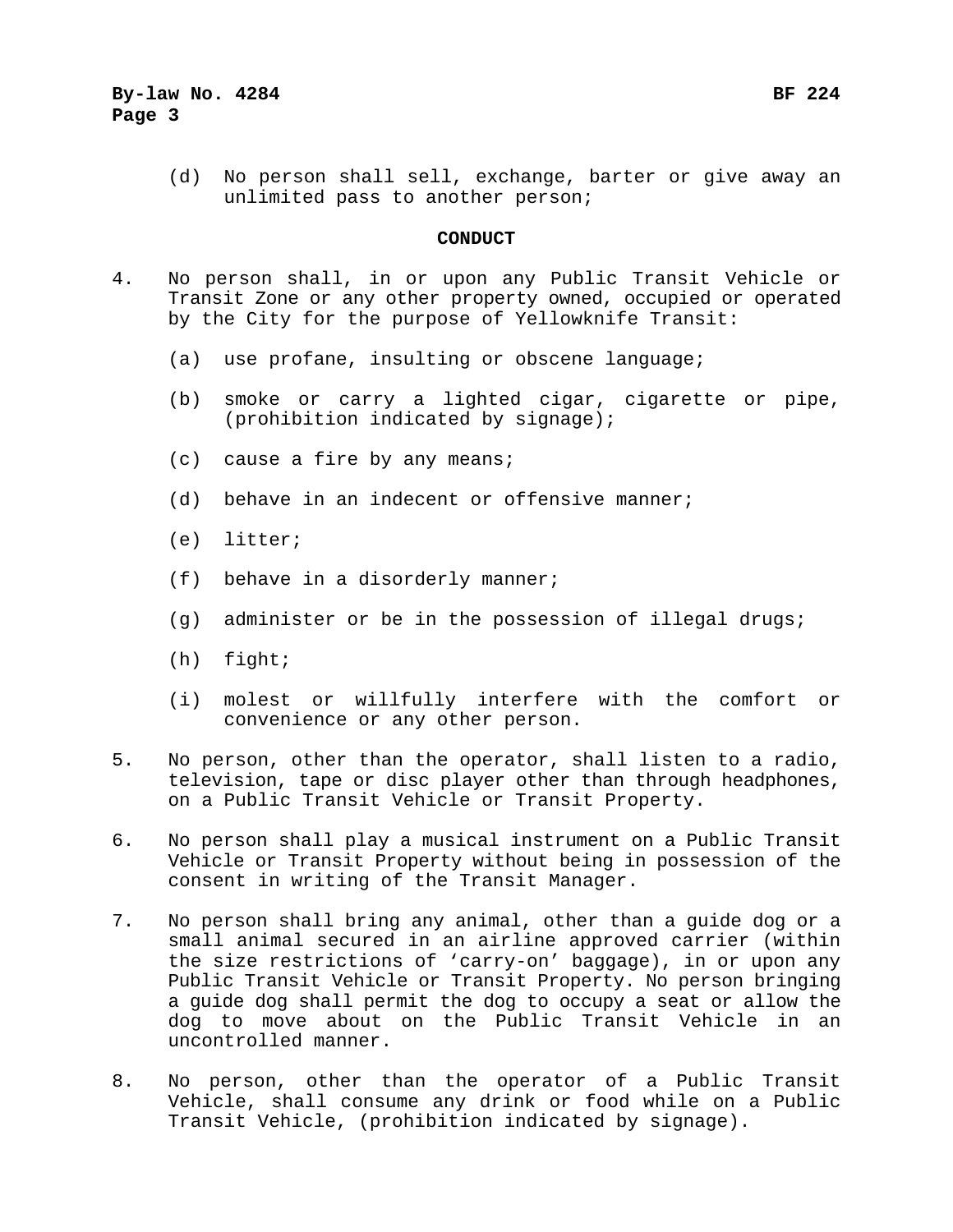- 9. No person shall bring a baby carriage aboard a Public Transit Vehicle other than a baby carriage of the type that is capable of being folded for the purpose of storage.
- 10. No person shall place a baby carriage or other obstruction in the aisle of any Public Transit Vehicle.
- 11. No person shall beg or solicit on a Public Transit Vehicle or Transit Property.
- 12. No person, other than a Peace Officer, shall carry a firearm while on a Public Transit Vehicle.
- 13. No person shall sell, offer or post any newspapers, magazines, pamphlets, leaflets, printed matter or other merchandise of any kind for any purpose on a Public Transit Vehicle or Transit Property without being in possession of the consent in writing of the Transit Manager.
- 14. No person shall interfere with the windows, apparatus, or equipment of any Public Transit Vehicles of Yellowknife Transit, except to open or close the same for the need of reasonable ventilation in cases where such windows are provided with manual operation thereof for the passenger use. This subsection shall not apply to the proper and reasonable use of any signal device provided for the passengers for the purpose of warning the operator of a Public Transit Vehicle that a person desires to leave a vehicle.
- 15. Any person who causes damage to a Public Transit Vehicle or Transit Property or any equipment on or used in connection with the Public Transit Vehicles shall be in contravention of this By-law and thereby guilty of an offense under this Bylaw.
- 16. No person shall engage in soliciting or political campaigning of any kind whatsoever, or any activities incidental thereto, in or upon any Public Transit Vehicle or Transit Property.
- 17. Any person who obstructs or prevents the use of designated courtesy seating by physically or mentally disabled passengers, or other passengers with reduced mobility on Transit Vehicles shall be in contravention of this By-law and thereby guilty of an offense under this By-law.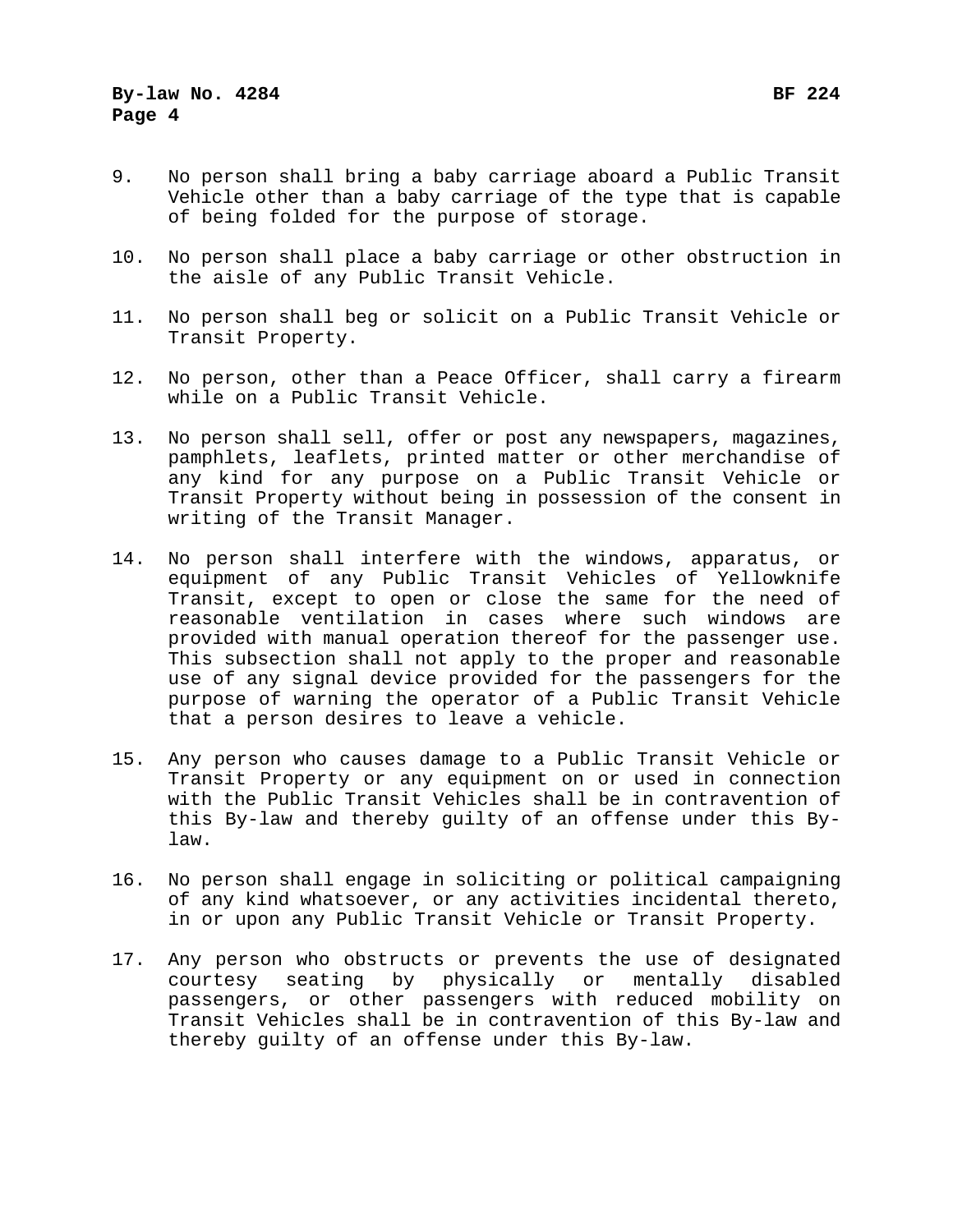#### **ENFORCEMENT AND PENALTIES**

- 18. (a) Any person who contravenes any section of this By-law is guilty of an offense.
	- (b) The Public Transit Operator may demand that persons in contravention of this by-law leave the Transit Vehicle and/or stop transit service and call Municipal Enforcement or the RCMP to deal with the person in contravention of this by-law.
	- (C) Every person who is found guilty of an offence under this by-law is liable to a fine not exceeding \$2,000 or to imprisonment of a term not exceeding six months, or to both.
	- (d) The Transit Manager may, in writing, refuse service to any person in contravention of this by-law.
	- (e) Pursuant to the *Summary Conviction Procedures Act*, a Peace Officer may issue a Summary Offence Ticket Information to any person who violates any provision of this by-law and such person may pay the City a fine as outlined in Schedule B attached to and forming part of this by-law prior to the court date specified on the ticket.

#### **GENERAL**

- 19. This By-law shall provide for the prohibition of any person, partnership, association or corporation, other than a person, partnership, association or corporation authorized by the City, from operating a vehicle or vehicles as a Public Transit Vehicle within the City limits and will provide for penalties sufficient to prevent the continuing breaches of such prohibitions; PROVIDED THAT, nothing herein contained shall be so construed as to interfere with the normal operation of school bus services, chartered and inter-city buses, buses operated by Medical, Social Welfare, or Charitable Institutions, or a taxi service provided for in the Livery Licence By-law.
- 20. The City shall have the right of acquiring a municipal transit system through any one or more of the following methods:
	- (a) By purchasing vehicles and contracting with an individual or corporation to provide certain services including drivers.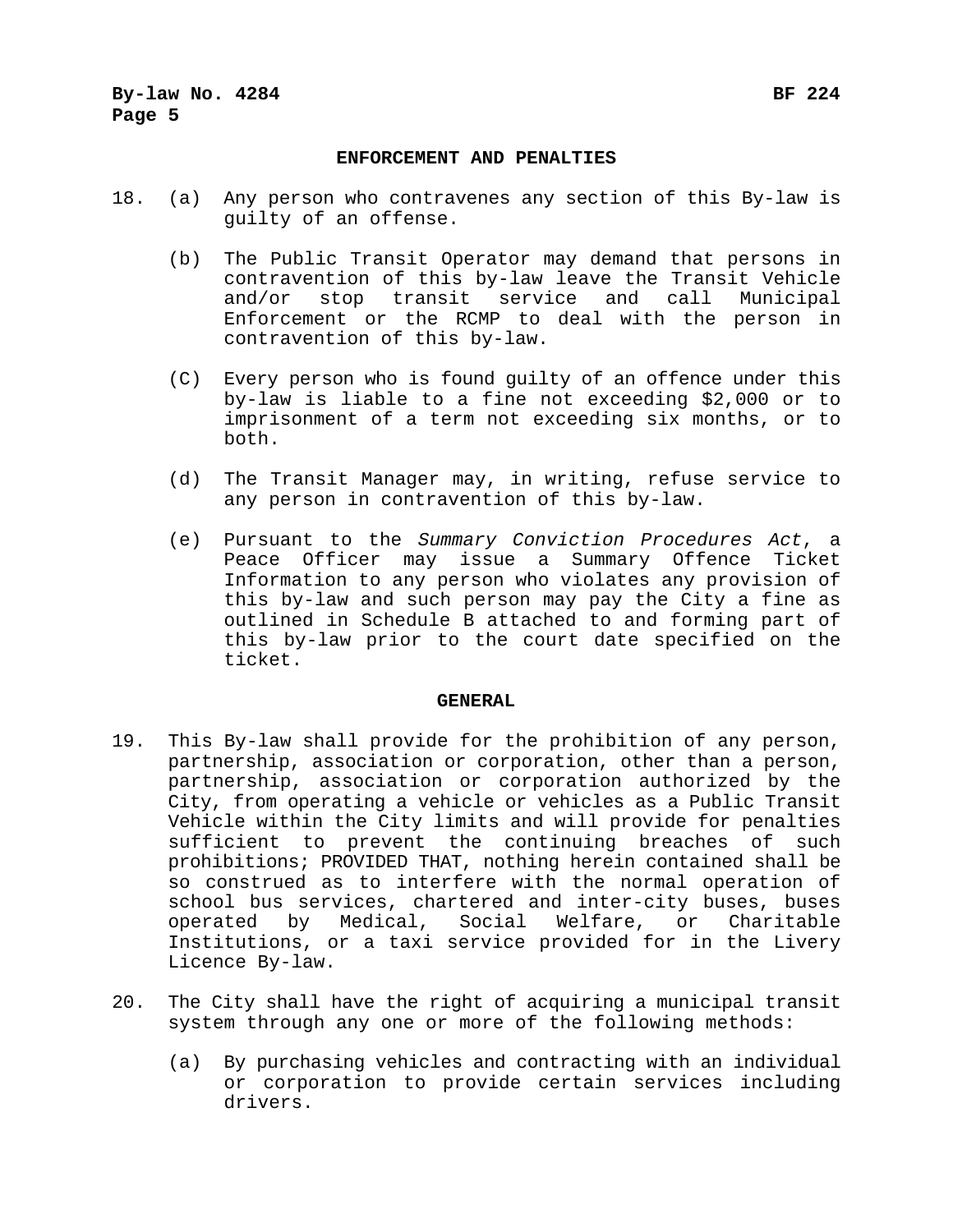## **By-law No. 4284 BF 224 Page 6**

- (b) By contracting with a bus or taxi company to provide transit service.
- (c) By establishing a municipal transit department or agency.
- 21. The City may undertake to provide municipal public transit service to serve both the City and other communities provided that the other communities agree to pay for any deficit incurred on a cost recovery basis.
- 22. Yellowknife Transit shall make its services available equally to all persons without discrimination on the basis of race, national or ethnic origin, color, religion, sex or age.
- 23. Designated seating referred to as 'courtesy seating' for physically and mentally disabled riders, pregnant women, elderly persons, and others with reduced mobility shall be provided.

#### **REPEALS**

24. By-law Nos. 3490 and 3714 are hereby repealed.

#### **EFFECT**

25. This By-law shall come into effect upon receiving Third Reading and otherwise meets the requirements of Section 57 of the *Cities, Towns and Villages Act*.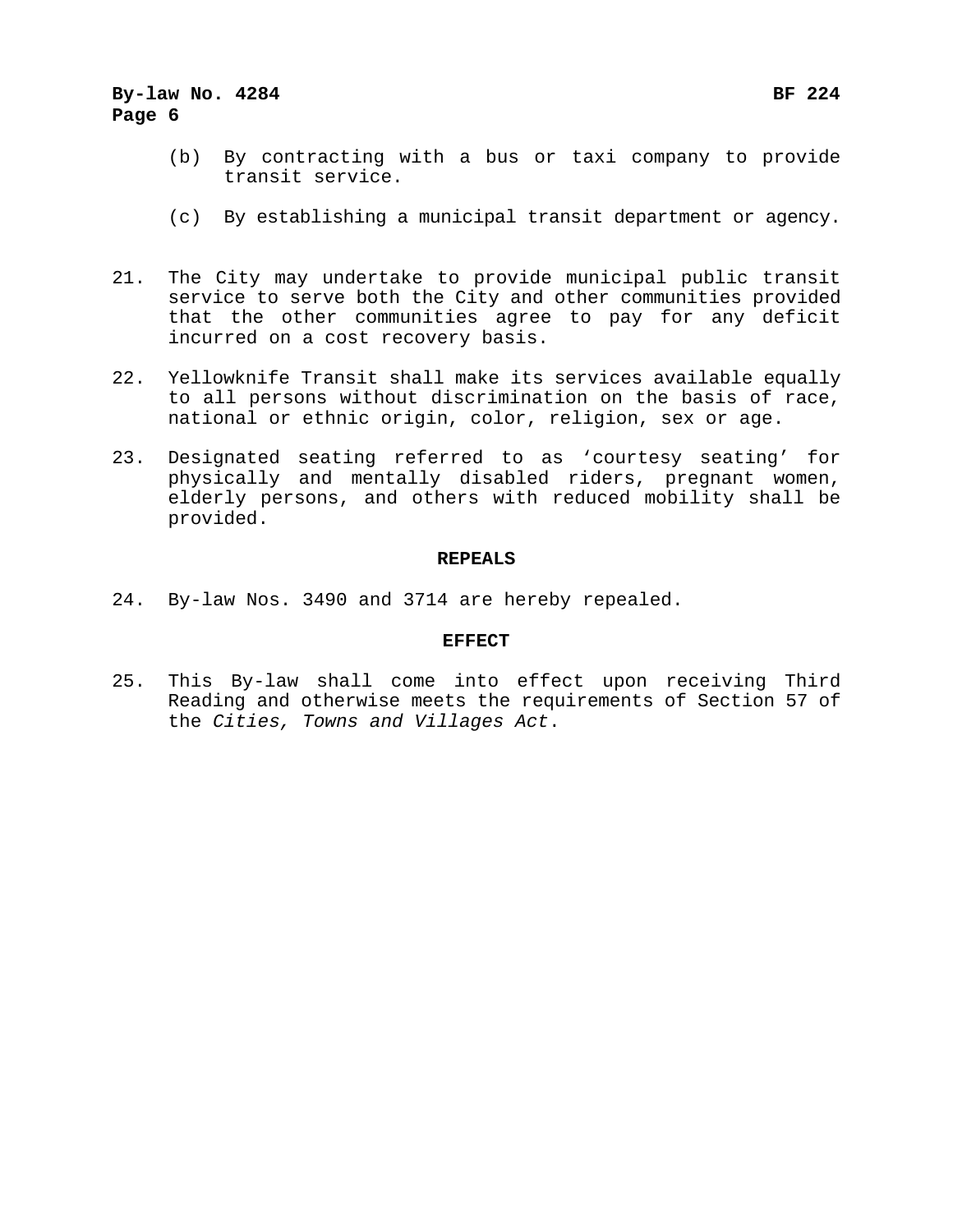**Schedule "A" deleted by By-law No. 4436 Feb 12/08**

**BF 224** 

 **CITY OF YELLOWKNIFE BY-LAW NO. 4284 SCHEDULE "A"**